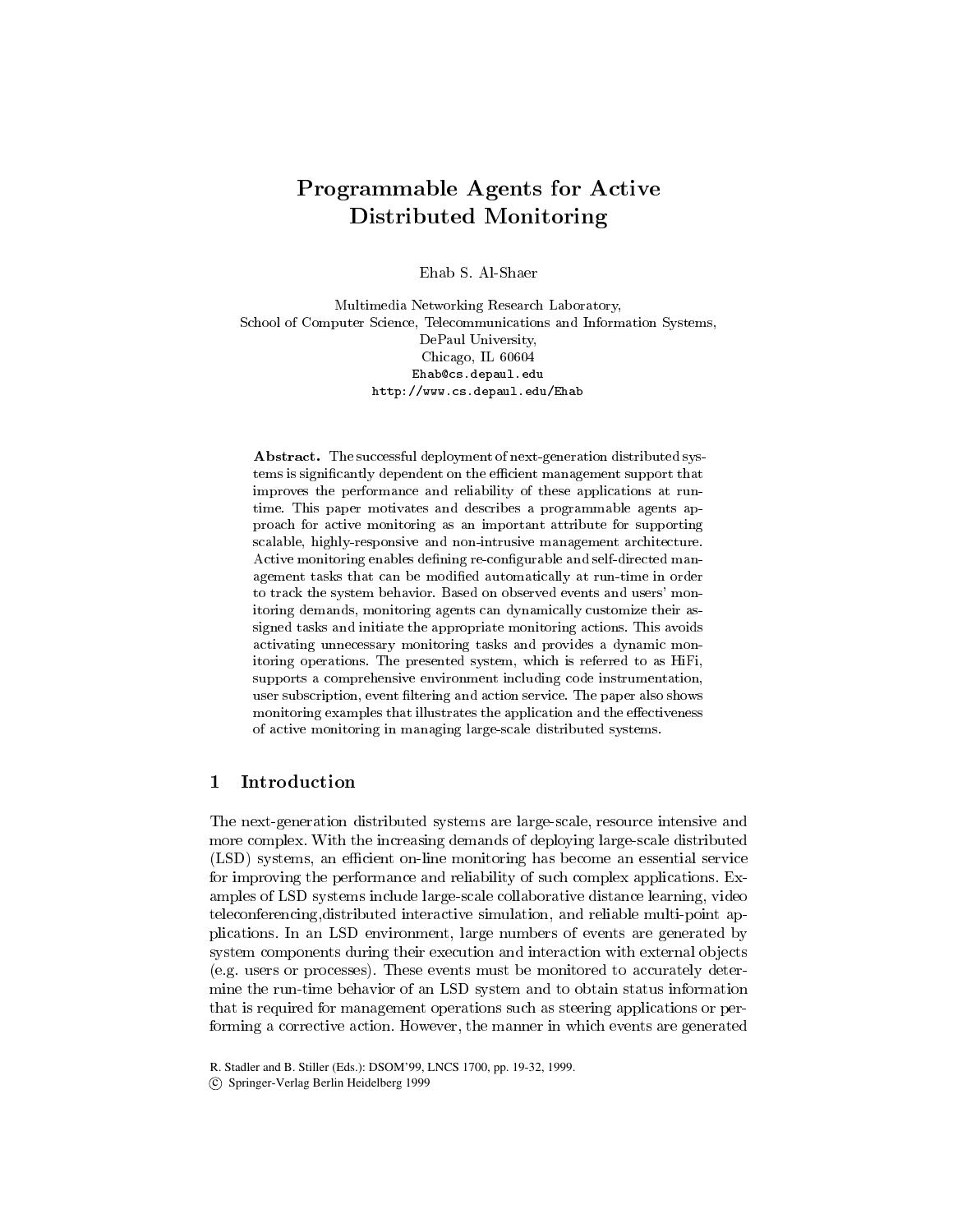in an LSD system is complex and represents a number of challenges for an on-line monitoring system. Correlated events are generated concurrently and can occur from multiple locations distributed throughout the environment. This makes monitoring an intricate task and complicates the management decision process. Furthermore, the large number of entities and the geographical distribution inherent with LSD systems increases the challenge of addressing important issues, such as performance bottlenecks, scalability, and application perturbation.

HiFi is an attempt to deliver an active monitoring architecture that explicitly addresses the challenges and requirements associated with managing large-scale distributed systems. HiFi active monitoring approach supports dynamic and automatic customization for management operations as a response to changes in LSD systems behavior [16,12]. This is achieved through programmable monitoring agents that re-direct their monitoring activities on-the-fly upon users' requests or based on the information (events) collected during the monitoring operations. For instance, instead of monitoring all events and processes in the system, the agents monitor a subset of events/processes and the monitoring activities expand based on the information of the generated events. Therefore, active monitoring reduces the monitoring space significantly and offers a scalable management architecture. The monitoring intrusiveness is also minimized because this architecture enables initiating few monitoring tasks (targets) at the proper time. In addition, HiFi active monitoring enables the agents react spontaneously (e.g., corrective actions) which improves the management operations response time compared with human-in-the-loop model [13].

A number of monitoring approaches and systems for monitoring distributed systems have been proposed (e.g.,  $[5, 9{-}11, 13{-}15]$ ). Although some of these systems provide mechanisms for modifying the monitoring requests dynamically, these mechanisms are manual and insufficient to support a programmable or self-directed monitoring tasks (actions) as described in this paper. In addition, they do not support a scalable and fine grain event filtering mechanism which is significant for monitoring "large-scale" distributed systems such as Internetbased applications. This paper is organized as follows: Section 2 explains the monitoring model and language specications; Section 3 gives an overview of HiFi monitoring architecture and process; Section 4 describes our active monitoring approach and its impact on the management process; Section 5 presents an application example of using HiFi monitoring system for steering distributed reliable multicast protocols; and Section 6 presents the summary and concluding remarks

#### $\bf{2}$ Monitoring Model

In order to present a complete abstraction of the active monitoring architecture, our work must include modeling the *application behavior*, the *monitoring* demands, and the monitoring mechanism with considering the design objectives presented in Section 1. The program behavior can be expressed in a set of events revealed by the application during execution. In our monitoring model,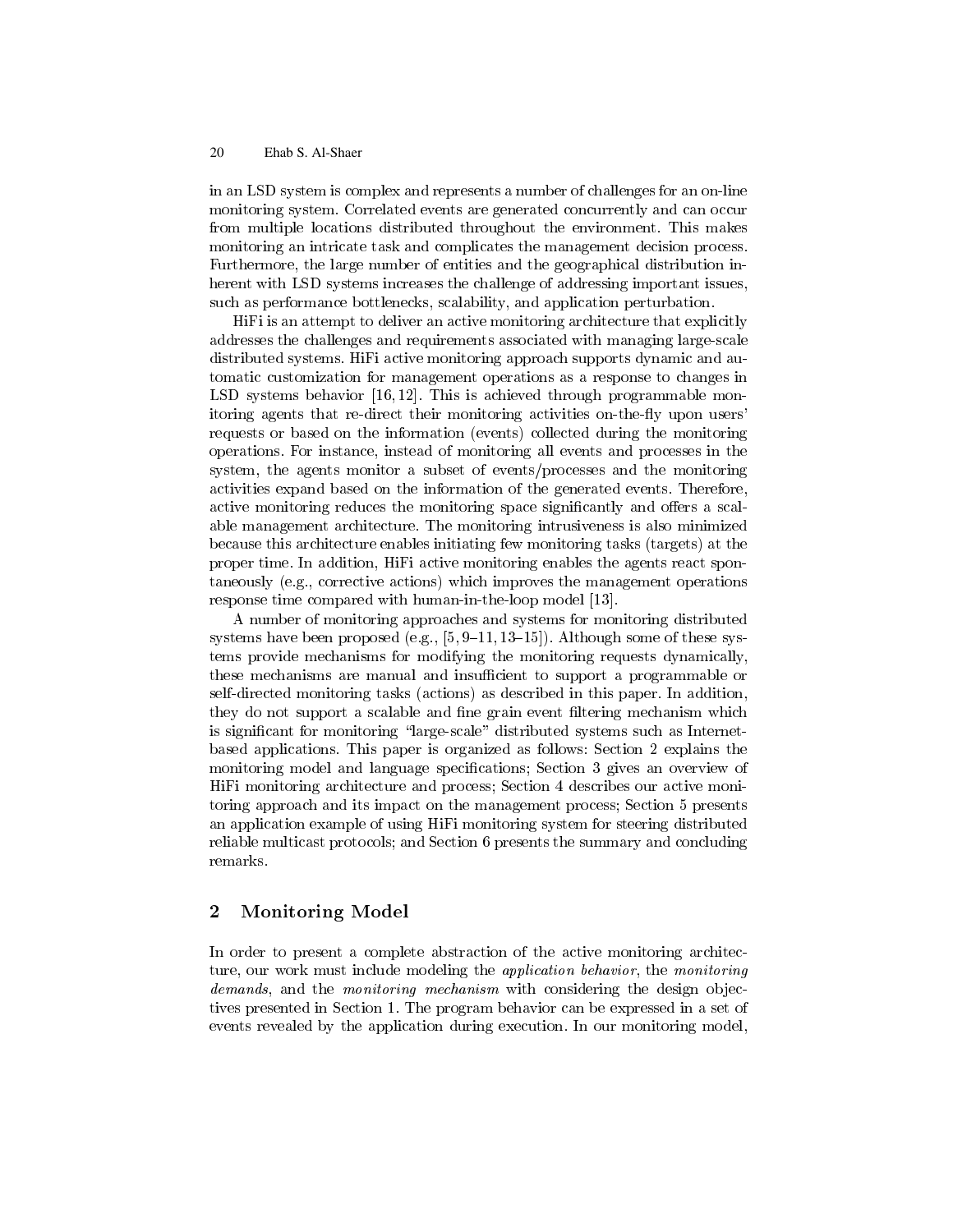

Fig. 1. Monitoring Model

we call the monitored programs event producers which continuously emit events that express the execution status. An event is a significant occurrence in a system that is represented by a *notification message* which typically contains event characteristics such as event type and event source. We classify two types of events used in our model: *primitive events* which are based on a single notification message, and *composite events* which depend on more than one notification message. In the monitoring language, the event format (notification) is a variable sequence of *event attributes* determined by the user but it has a fixed header used in the monitoring process. An event attribute is a predicate that contains the attribute name which typically represents a variable in the producer (i.e, program) and a value. The event format also determines the type of event signaling: Immediate to forward the generated event immediately, or Delayed to allow buffering or batching events in the producer before sending them. Table 1 shows the High-level Event Specification Language (HESL) in BNF. This event abstraction enables consumers (1) to specify any arbitrary event format in a declarative way, and (2) to construct a complex (multi-level) abstraction of a program behavior using composite events. In addition, the event abstraction enables the consumers/users to assign values to the event attributes and does not require specifying attribute type (e.g., int, float or string). This provides a simpler interface than CORBA IDL [9]. We call the monitoring ob jects (e.g.,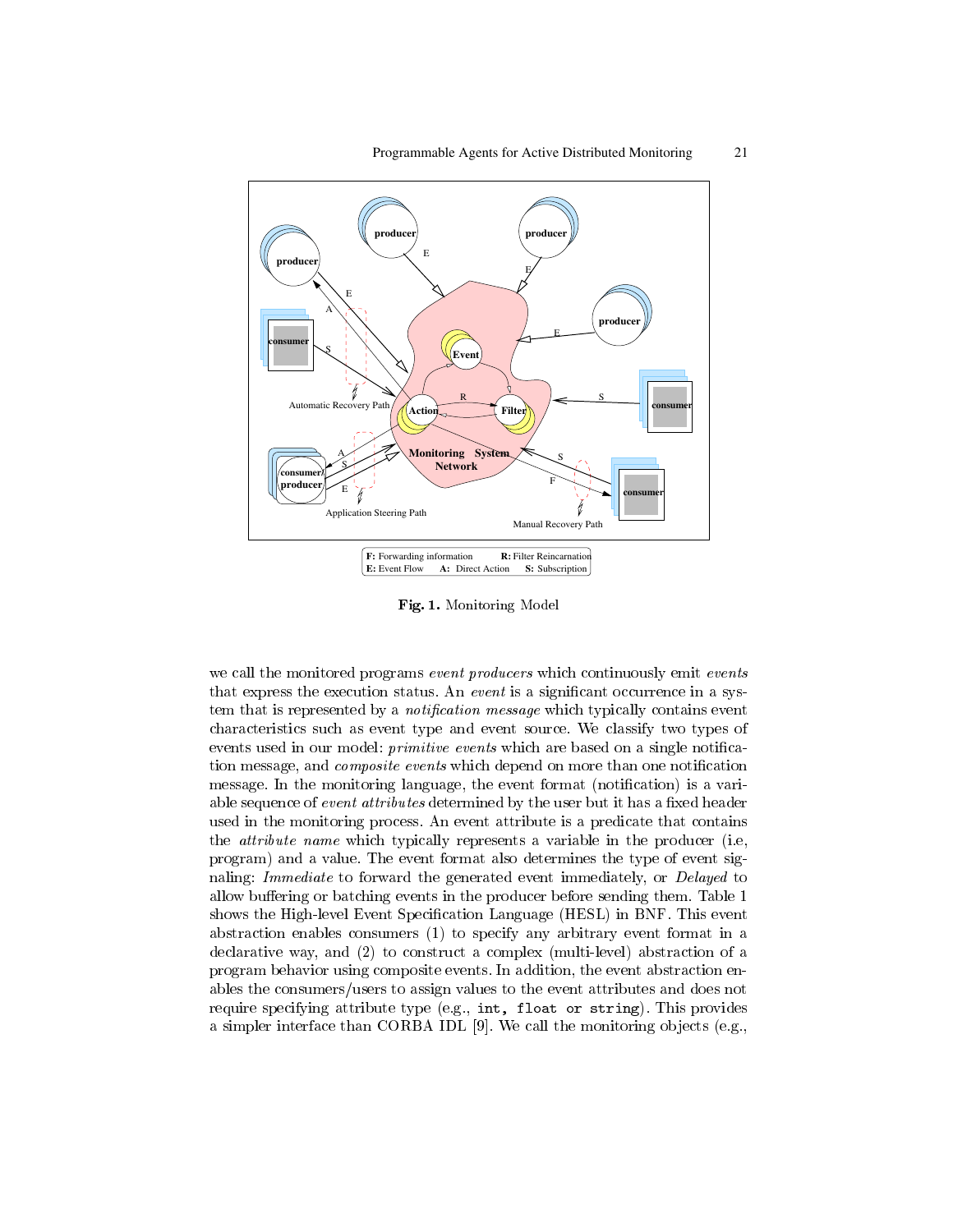```
\langleEvent> ::= EVENT = \langleEvent_Body>.
\langleEvent Body \rangle ::= \langlePrim Event > | \langleComp Event >
\langlePrim Event\rangle ::= {\{\langle Fix Att\rangle; \langle Var Att\rangle} \langle Event Name\rangle<Comp Event> ::= (<Prim Event> <Event Op> <Comp Event> ) j
                        (<Prim Event> <Event Op> <Prim Event> )
\langleFix_Att\rangle ::= ModuleName = \langleString\rangleFuncName = \langle String \rangle, \langle Report\_Mode \rangle<Report Mode> ::= Immediate j Delayed
<\!\!Var\_Att\!\!> ::= \langle Predicate\!\!> \; , \; <\!\!Var\_Att\!\!> \; | \; <\!\!Predicate\!\!><Predicate> ::= <Att Name> <Relation> <Value>
< Event Op> ::= \wedge | \vee | \sim\langleRelation\rangle ::= \langle | \rangle | = | \neq | \leq | \geq\langle \text{Value} \rangle ::= \langle \text{Number} \rangle | \langle \text{String} \rangle\langleEvent Name\rangle ::= \langleAtt Name\rangle ::= \langleString\rangle
```
Table 1. High-level Event Specication Language (HESL)

human or software programs) *event consumers* since they receive and present the forwarded monitoring information. The consumers specify their monitoring demands via sending a *filter* program via the *subscription process* which configures the monitoring system accordingly (see Figure 1). The monitoring operation is an event-demand-driven model. In other words, the producer behavior is observed based on the event generated (event-based) and on the monitoring requests (subscription-based). Therefore, as illustrated in Figure 1, events received in the monitoring system are classified based on exiting filters. If an event is detected, the action specified in the filter is performed such as forwarding the monitoring information to the corresponding consumers. The filter and action specification is described in Section 4.

## 3 Overview of HiFi Monitoring Architecture

HiFi employs a hierarchical event ltering-based monitoring architecture to distribute the monitoring load in application environment. Based on a user's monitoring requests, the monitoring system determines the appropriate agent or set of agents within the hierarchy to be tasked with inspection and evaluation of application events. The monitoring system uses fine grain decomposition and allocation mechanisms to ensure that filtering tasks are efficiently distributed among the monitoring agents and prevent events propagation in the network. Since our focus in this paper is on the programmable monitoring environment in HiFi, we give a brief overview of the HiFi system and refer to  $[2-4]$  for more details.

Hierarchical Monitoring Agents: In HiFi monitoring system, the task of detecting primitive and composite events is distributed among dedicated monitoring programs called *monitoring agents* (MA). MA is an application-level monitoring program that runs independently of other applications in the system and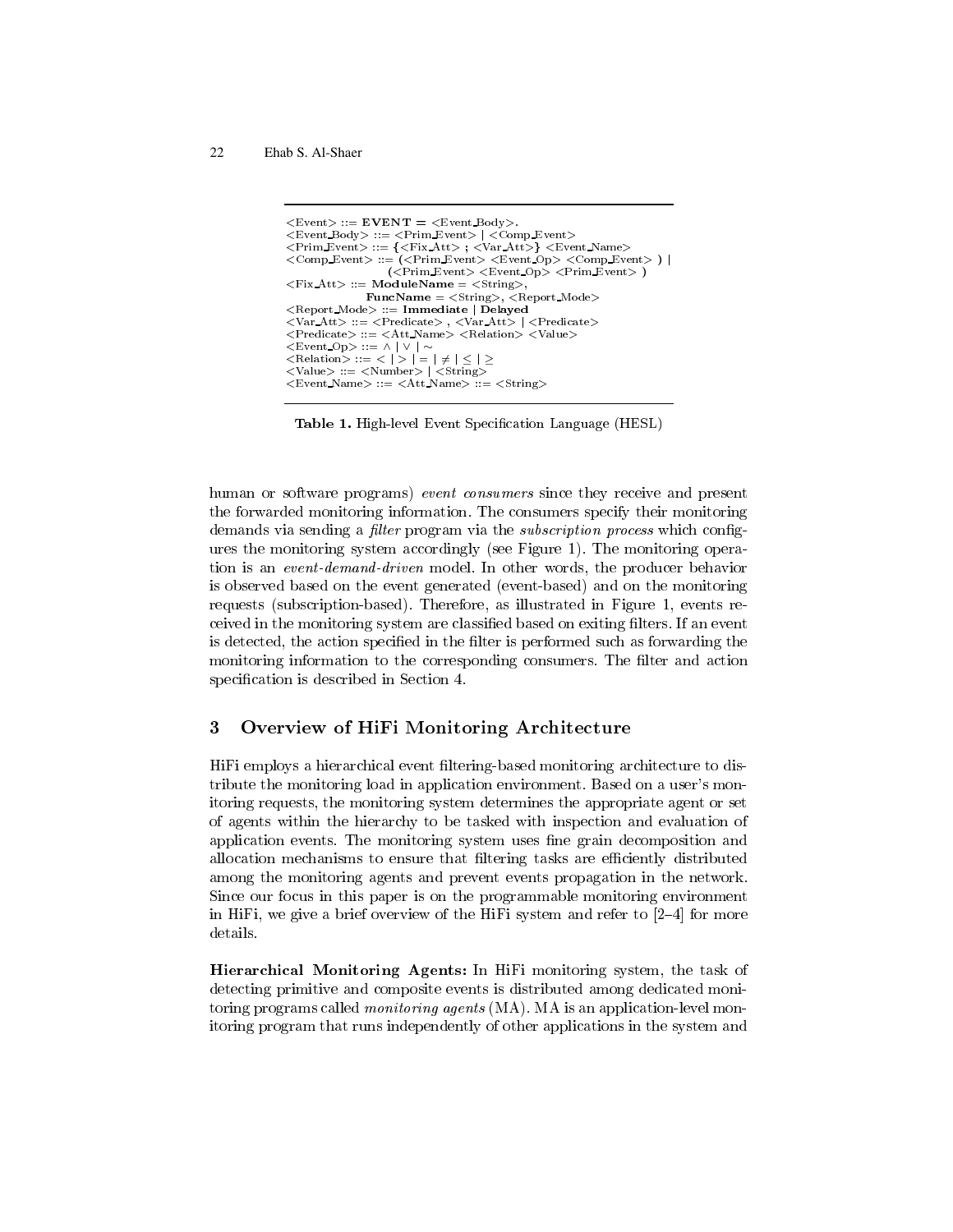

Fig. 2. Hierarchical Filtering-based Monitoring Architecture

that communicates with the outside world (including producers and consumers) via message-passing. HiFi has two types of MAs: local monitoring agents (LMA), and *domain monitoring agents (DMA)* (see Figure 2). The former is responsible of detecting primitive events generated by local applications in the same machine while the latter is responsible of detecting composite events which are beyond the LMA scope of knowledge. One or more producer entities (i.e., processes) are connected to a local LMA in the same machine. Every group of LMAs related to one domain (geographical or logical domain) is attached to one DMA. These DMAs are also connected to higher DMAs to form a hierarchical structure for exchanging the monitoring information. Because of the different roles of LMA and DMA, LMAs use Direct Acyclic Graph (DAG) [6], however, DMAs use Petri Nets (PN) in order to record and track the event history [7].

Subscription Process: The monitoring process starts by a consumer sending a *filter program* that describes the monitoring request to the local MA. The filter is validated and decomposed into subfilters (e.g.  $F1,...,Fn$ ) using the *decomposi*tion algorithms in such a manner that each one represents a primitive event [3]. Then, each decomposed sublter is assigned to one or more LMAs using the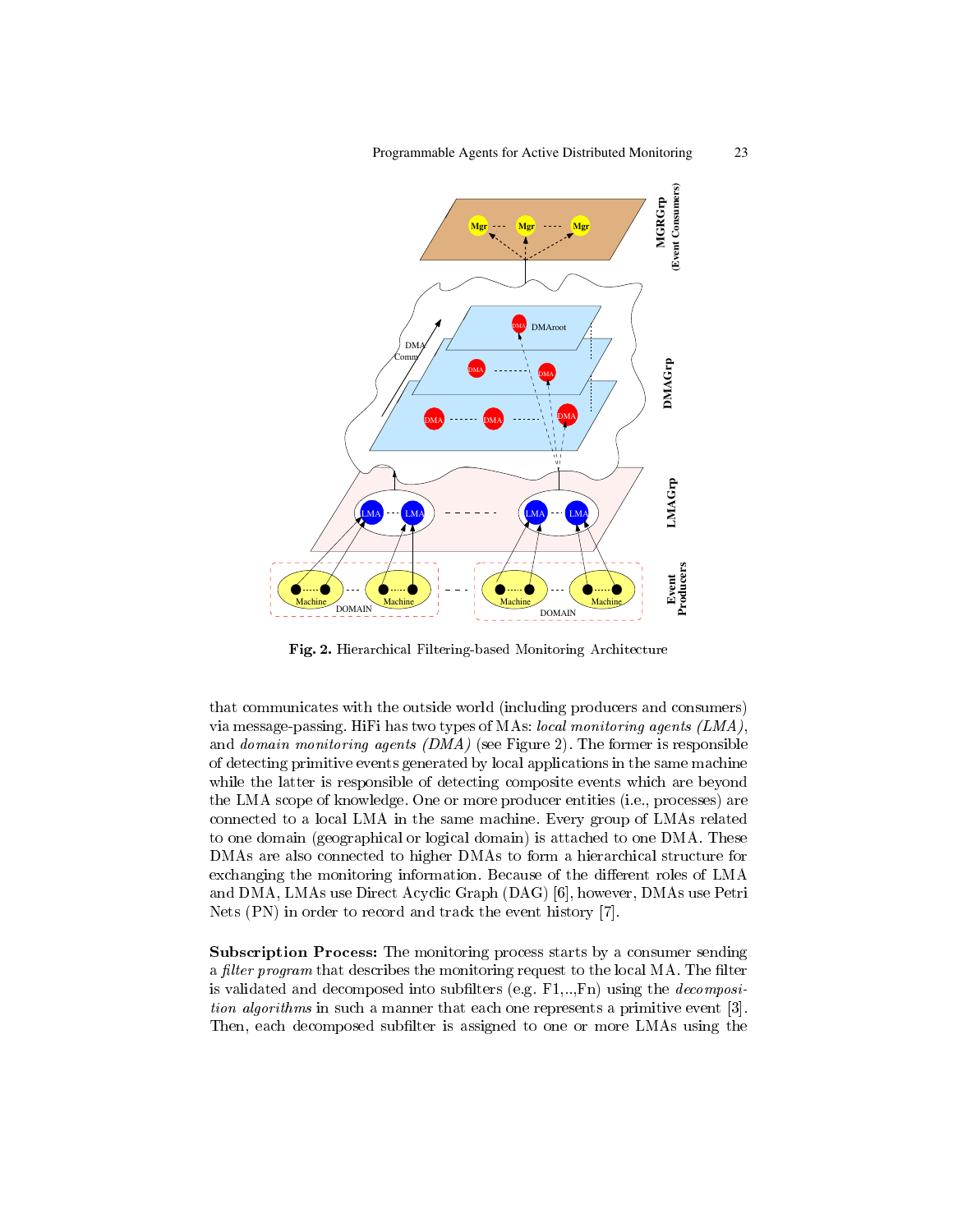```
\langleFilter> ::= FILTER = \langleFilter_Body>
<Filter Body> ::= [<Event Expr>]; [<Filter Expr>]; [<Actions>];
                 <Filter Name>. <Event Expr> ::= ( <Event Name> <Event Op> <Event Expr> )
                 | <Event Name>
<Filter Expr> ::= ( <Predicate> <Filter Op> <Filter Expr> )
\langle Predicate> ::= (\langle Pred_Att> \langle Relation> \langle Pred_Att>)
                j ( <Pred Att> <Relation> <Value> )
<Pred Att> ::= <Event Name>.<Att Name>
\langleFilter_Op\rangle ::= \langleEvent_Op\rangle<Actions> ::= <Action> ; <Actions>
<Filter Name> ::= <Program Name> ::= <String>
```
Table 2. High-level Filter Specication Language (HFSL)

allocation algorithms based on the event sources and application distribution. Decomposition and Allocation algorithms are described in [3]. The monitoring system also determines the proper DMAs for evaluating the event and the filter expression of the filter program. When MAs receive delegated monitoring tasks  $\alpha$  (subfilters) [8], they configure themselves accordingly by inserting this subfilter in the filtering internal representation which is a direct acyclic graph  $(DAG)$  for LMAs and Petri Nets (PN) for DMAs [4]. This architecture alleviates any performance bottlenecks or scalability problems by distributing the monitoring load among MAs and limiting the events' propagation to the originating sources [3].

## 4 Techniques for Active Monitoring

The main goal of active monitoring is to offer dynamically customizable monitoring tasks. This provides a flexible management infrastructure that scales very well with number of producers and causes a minimal overhead in the application environment. In addition, active monitoring, in HiFi, reduces the monitoring latency by supporting an automatic monitoring customization performed by MAs without the users involvement. In this section, we present several techniques developed in HiFi in order to support a programmable agents environment for active monitoring. We also describe the impact of these techniques on improving scalability and performance of HiFi.

### 4.1 Filter-based Programmable Monitoring Agents

Users (or event consumers) describe their monitoring demands via programs called *filters* submitted to the monitoring system at run-time. A filter is a set of predicates where each predicate is defined as a boolean-valued expression that returns true or false. Predicates may be joined by logical operators (such as AND and OR) to form an expression. In our model, the filter consists of three major components: the *event expression* which specifies the relation between the interesting event, *filter expression* which specifies the attributes value or the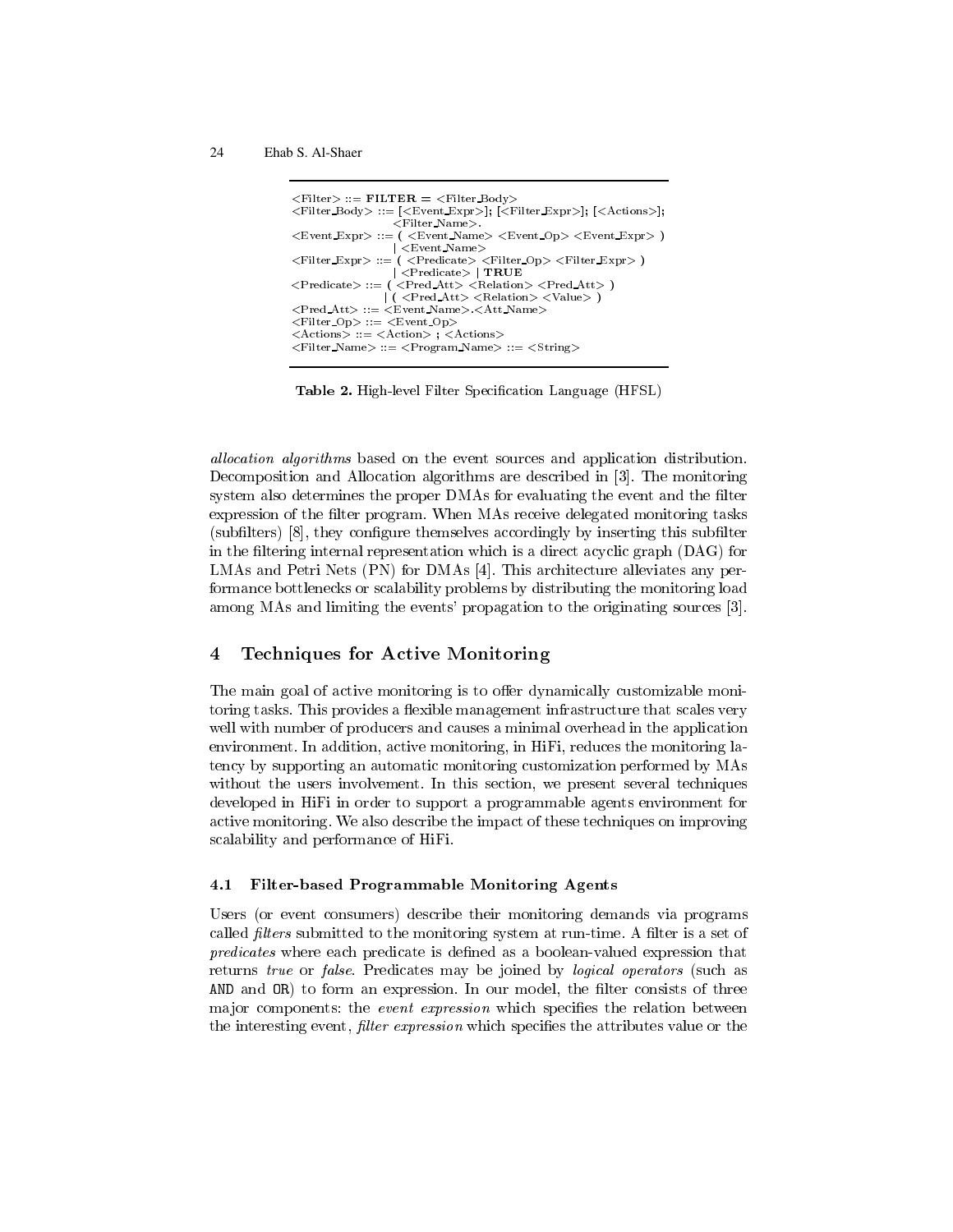relation between the attributes of different events, and the *action* to be performed if both event and filters expressions are  $true$ . Table 2 shows the High-level Filter Specification Language (HFSL) in BNF.

Consumers may add, modify or delete filters on-the-fly through the subscription service component [3]. When a consumer performs lter subscription, the monitoring agents re-configure itself accordingly by updating their internal filtering representation [4]. HiFi uses the *subscription protocol*, described in [2], to maintain state consistency and synchronize the monitoring agents. The lterbased programming abstraction enables the consumers to describe the expression relation not only between the events but also between the attributes of different events as well. This improves the expressive power of the monitoring language, and permits fine-grain filtering based on regular expressions.

**Example (1):** Assume agents have been configured through filter to detect any AudioWarning or VidWarning events generated from Audio and Video processes, respectively. Consumers can re-program or re-configure the MAs at run-time to detect only the event correlation between these two events such that they are both generated by the same machines via sending the following filter.

FILTER=  $[(\text{AudioWarning} \wedge \text{V} \text{ idW} \text{arning})]$ ;  $[(AudioWarning.Machine=VidWarning.Machine)];$ [FORWARD]; Warnings Correlation Filter.

After decomposing and allocating this filter, the DMA will only forward Audio and Video warning events that are generated by the same machine. Consumers can also delete (deactivate) or modify (re-activate) existing lters using DEL and MOD in the action part (see Table 3). In addition, the programming environment permits consumers to overload the attributes values in the events in order to create a different event instance in the filter program.

### $4.2$

Actions in the monitoring model can be simply executing a program (local or remote) or *forwarding* the detected event to the corresponding consumers which are both necessary for automatic fault recovery and application steering, respectively. In order to improve the dynamism and the expressive power of the monitoring system, the model provides more complex actions: a *new event* or a new filter. In HiFi, generating new events as an action is called event incarnation. This feature improves the expressive power, performance and usability of the active monitoring system as follows:

- The event-filter-action programming model (see Figure 1) enables the consumer to activate a sequence of monitoring operations (filters and actions) automatically and without the human involvement. In addition, generating new events (as an action) may trigger other filters that are necessary to track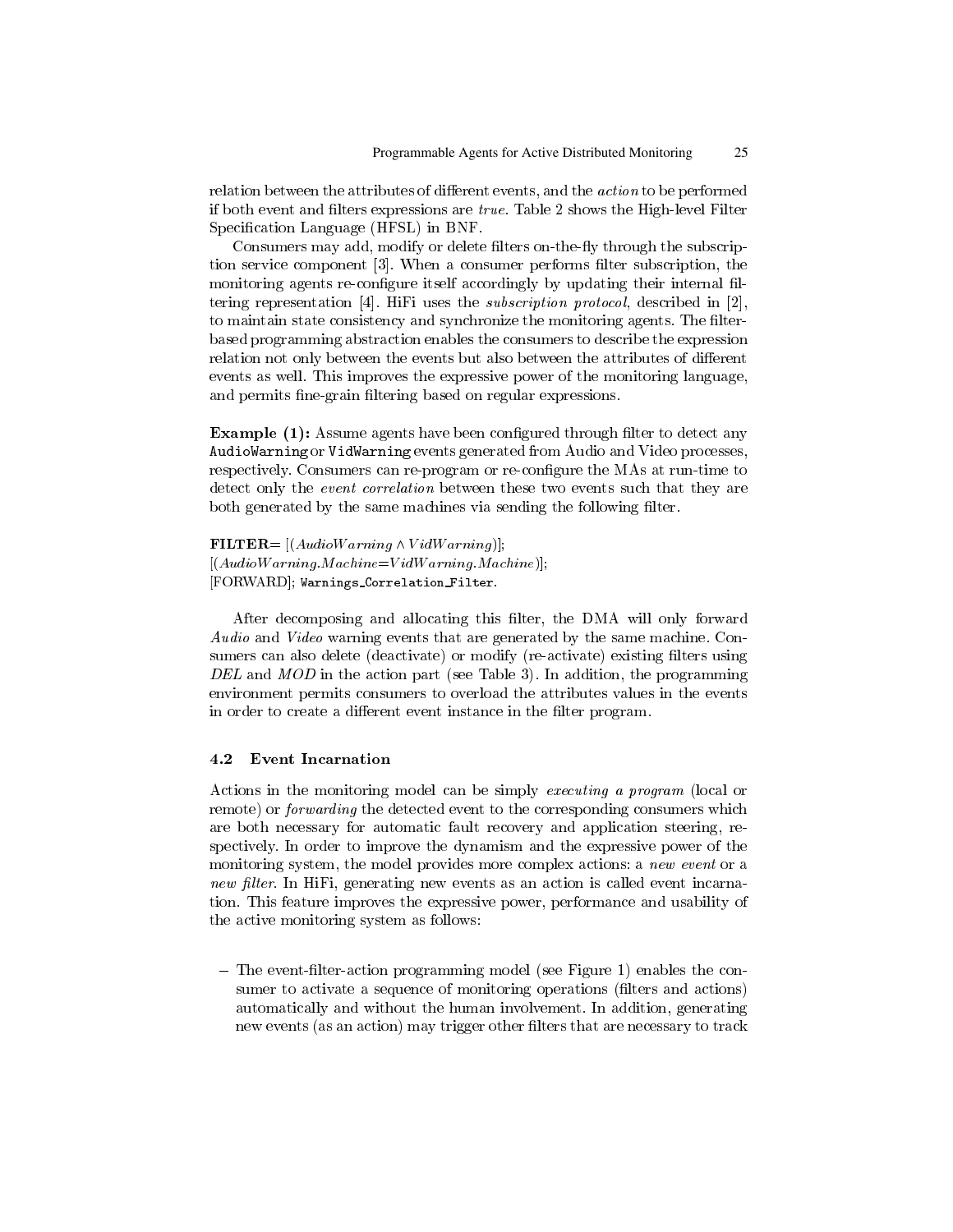```
<Action> ::= <Exec> j <Event Name> j <Filter Rinc> j <Filter Registers> j FORWARD
{ <\hspace{-1.5pt}{\rm Exc}\hspace{-1.5pt}>}::={<}{\rm Path\hspace{0.5pt}}\hspace{-1.5pt}{\rm Name}\hspace{-1.5pt}><}{\rm Program\hspace{0.5pt}}{\rm Name}\hspace{-1.5pt}>\langlePath Name> ::= \langleString> / \langlePath Name> | \langleString> /
<Filter Register> ::= <Identier> = <Event Name>.<Att Name>
<Filter Registers> ::= <Filter Register> j <Filter Register>;<Filter Registers>; <Filter Reinc> ::= ADD <Filter Name>; <Filter Reinc> j ADD <Filter Name> j
                             DEL <Filter Name>; <Filter Reinc> j DEL <Filter Name> j
MOD <New Filter>; <Filter Reinc> j MOD <New Filter> ; \langle N_{\rm EW} \rangle = \langle N_{\rm GW} \rangle = 1 ame> 0.5 . EX= \langle N_{\rm GW} \rangle = 1 ame\langle N_{\rm GW} \rangle = 1 ame\langle N_{\rm GW} \rangle = 1 ameter N_{\rm GW}\langle Filter_Name>.EX= \langle Event_Expr>; \langle Filter_Name>.FX= \langle Filter_Expr>
```
Table 3. High-level Action Specication Language (HASL)

the observed problem. For example, a failure that occurs in a producer (process) as a result of abnormal close of a communication connection (primitive event) may involve two actions: *failure recovery* and *sending* a new event in order to diagnose this failure further (e.g., checking memory usage). Based on this event, new actions (e.g., recovery procedures) could be performed.

- ${\rm -A}$  new event could be an "aggregate" event that summarizes the information of multiple (composite). This reduces event traffic and avoid event report implosion in the monitoring environment. For example, an aggregate event may convey the *average drop rate* of a set of receivers. Section 5 shows how this aggregate event is useful for monitoring reliable multicasting.
- { Performing an action such as executing a program may change the state of a running program. Therefore, sending an event that reveals the state change to the monitoring system is important to allow re-observing the behavior, and attaining stability in automatic application steering.

### 4.3 Filter Incarnation

In addition to the user (manual) re-configuration via dynamic users subscription (described in Section 3), HiFi active monitoring also supports programmable agents that re-configure themselves automatically based on events occurrences. An action can be a filter manipulation (typically, adding a filter, deleting a filter, and modifying a filter). For example, another new filter can be activated in the monitoring environment as a result of detecting an event. We call this *filter incarnation* (see Figure 1) because a filter may add, delete or modify a new filter in the system. Filter incarnation is defined in Table 3 of the monitoring language. Adding a new filter means activating a pre-defined filter that has not been submitted to the system. This is specified in the monitoring language using a special reserved word (ADD) with the pre-defined filter name. On the other hand, deletion or modification must be performed on an existing filter for which consumers subscribed. This is specified using the reserved words, MOD and DEL, with an active filter name. When modifying an active filter, consumers must specify which parts to modify: event expression (EX), lter expression (FX), or both. This can be designated by appending the filter name as a prefix to EX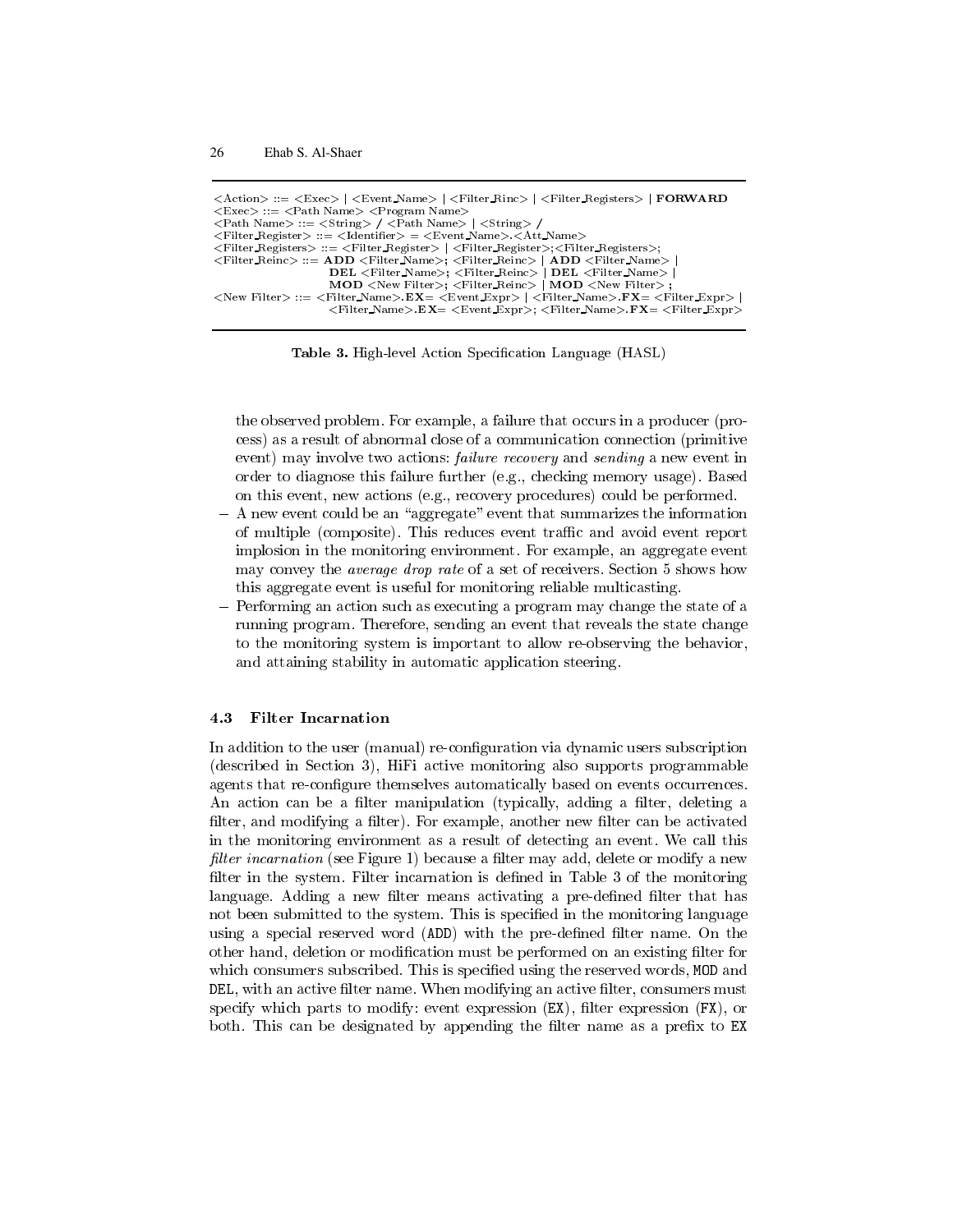and/or FX. The resulting  $EX$  and/or FX are the effective filter parts after the subscription is completed.

Filter incarnation enables users to define "general" monitoring tasks that can be automatically customized by agents at run-time to diagnose specific system behavior such as failures or performance bottlenecks. This also avoids overwhelming the system by a large number of "static" (hardwired) monitoring tasks to observe a large number of system activities. Therefore, consumers can monitor subset of events and request modifying (changing or expanding) the monitoring scope to include other events and processes whenever certain event patterns are detected. In the following, we describe various applications of filter incarnation in active monitoring.

Adding/Deleting Filters for controlling monitor timing: Consumers can specify start and end times for any given monitoring activity based on events. In other words, consumers can specify to start/stop a trace activity when a certain event (primitive or composite) is detected. This minimizes the monitoring overhead and produces concise traces.

**Example (2):** Assume a consumer wants to monitor the *drop rate* in the "receiving" events (RecvEvent) of bar program only when the transmission rate in the "transmission" event (*TransEvent*) of *foo* program drops below a certain threshold  $(STHRESHOLD)$ . In this case, the consumer can specify a filter (*MonitorSender*) that monitors the "transmission" events of foo and triggers another filter (*MonitorReceiver*) that monitors *bar* "receiving" events, if the transmission rate drops below the threshold. The filters example is shown below.

 $\textbf{FILTER} = [(TransEvent)];$  $[(TransEvent.ModuleName = "foo" \land TransEvent.transpose < STHRESHOLD)];$  $[ADD\;<sup>1</sup> MonitorReceiver]; MonintorSender.$ 

 $\textbf{FILTER} = [(RecvEvent)];$  $[(RecvEvent.ModuleName = "bar" \land RecvEvent.droprate > RTHRESHOLD)];$  $[FORMARD]$ ; MonintorReceiver.

The *MonitorReceiver* filter monitors "receiving" events ( $RecvEvent$ ) from foo and forwards events to consumers if the drop rate exceeds the threshold. Similarly, the *MonitorReceiver* filter can be deactivated (Deleted) based on changes in the drop rate in TransEvent. This permits activating/deactivating Monitor-Receiver filter automatically and at the proper time which minimizes the monitoring perturbation in the application environment.

Modifying Filters Specications: Usually, monitoring tasks are static and defined prior to any monitoring operation. However, using filter incarnation, the filter specifications can be determined during the monitoring process itself based on event patterns and information. For this purpose, the HASL provides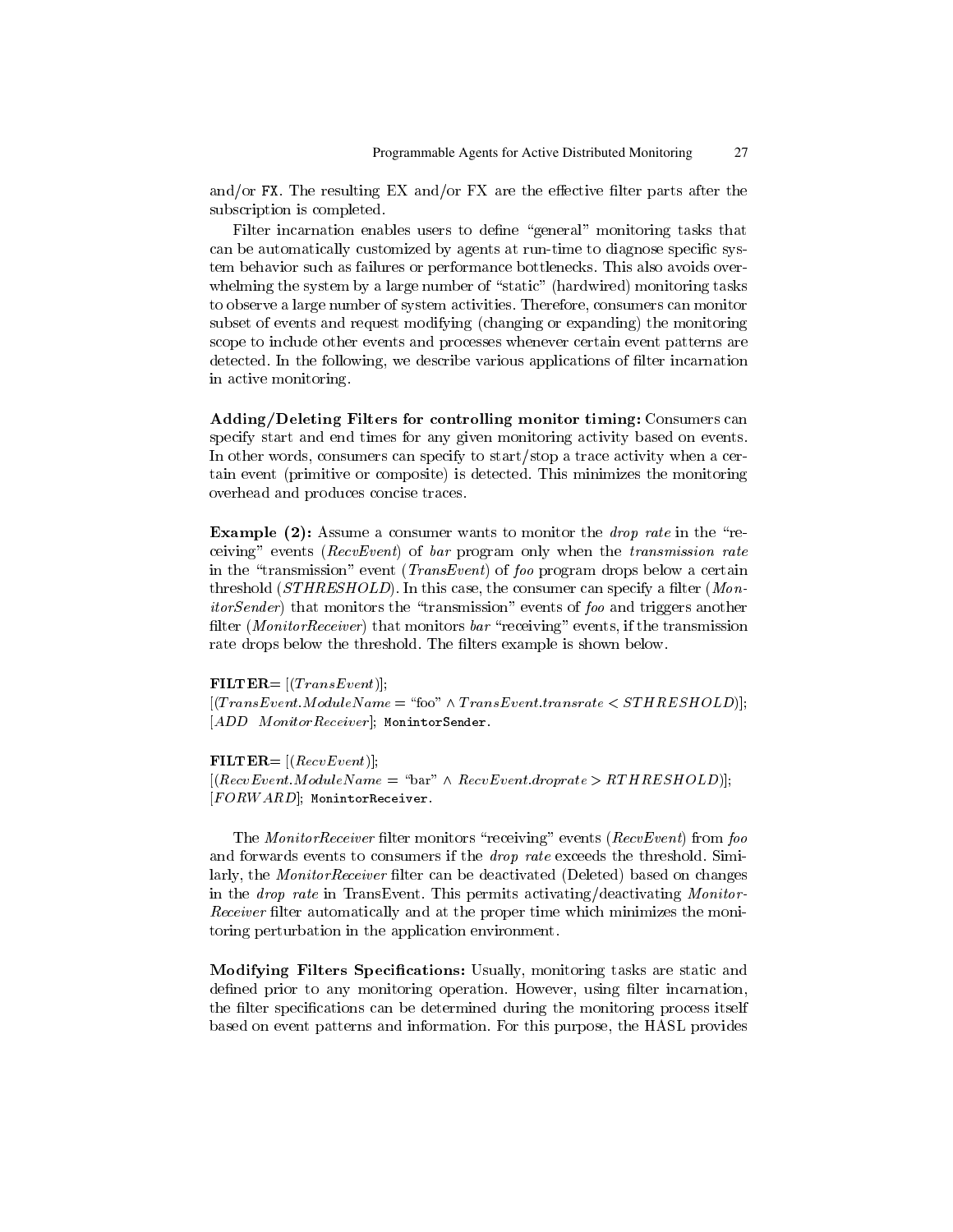a set of virtual registers called *filter registers* that consumers can use for loading/restoring variables in/from the monitoring agents. These registers are used by MAs to store attribute values of received events. Consumers can simply assign the attribute value of an event used in EX or FX to a filter register and vice versa for this purpose.

Example (3): For example, consumers may want to generate an event trace (or history) for processes that have produced at least one security warning event (WarningEvent). In this case, the module name is not known to the monitoring system at trace specification time. Therefore, the monitoring system must determine the module name during the monitoring operations. This is achieved by using filer registers to save and restore the event information. In the following, the DynamicErrorTrace is the filter specification for this example. Notice that ThisMod is a filter register that restores the module name,  $ModuleName$ , after the occurrence of WarningEvent of type  $SECURITY$ . Then, the filer incarnation is used to modify the expression of *TraceProcess* filter so that the modified filter executes the new trace specifications.

 $\textbf{FILTER} = [WarningEvent];$  $[(Warning Event.ModuleName = "ANY" \wedge WarningEvent.T ype = "SECTION");$  $[This Mod = WarningEvent.ModuleName;$  $MOD\ Trace Process.FX = (Any Event.ModuleName = ThisMod];$  DynamicErrorTrace.

 $\textbf{FILTER} = [AnyEvent];$  $[(Any Event.ModuleName = "ANY")];$ [FORWARD]; TraceProcess:

The *TraceProcess* is a "generic" filter that monitors and forwards all events from any module to the corresponding consumers". However, this general in $ter/task$  is modified by  $Dynamic ErrorTrace$  filter to perform a special customized monitoring operation. Therefore, this technique enables activating/deactivating the appropriate monitoring operations (or filters) at the right time (event), and thereby relieving the system environment from the overhead of launching multiple filters or monitoring requests simultaneously. It also reduces the monitoring latency since the monitoring agent can react spontaneously without the consumers intervention. Moreover, the filter incarnation feature provides an extendible programming environment utilizing the power of the recursive event filter-action model as shown in Section 5.

#### $\overline{5}$ 5 Active Monitoring of Distributed Multi-point Applications

The HiFi monitoring system is used in a number of applications such as application steering, fault recovery and debugging of distributed multimedia systems.

t "ANY" is a language keyword that means any string value.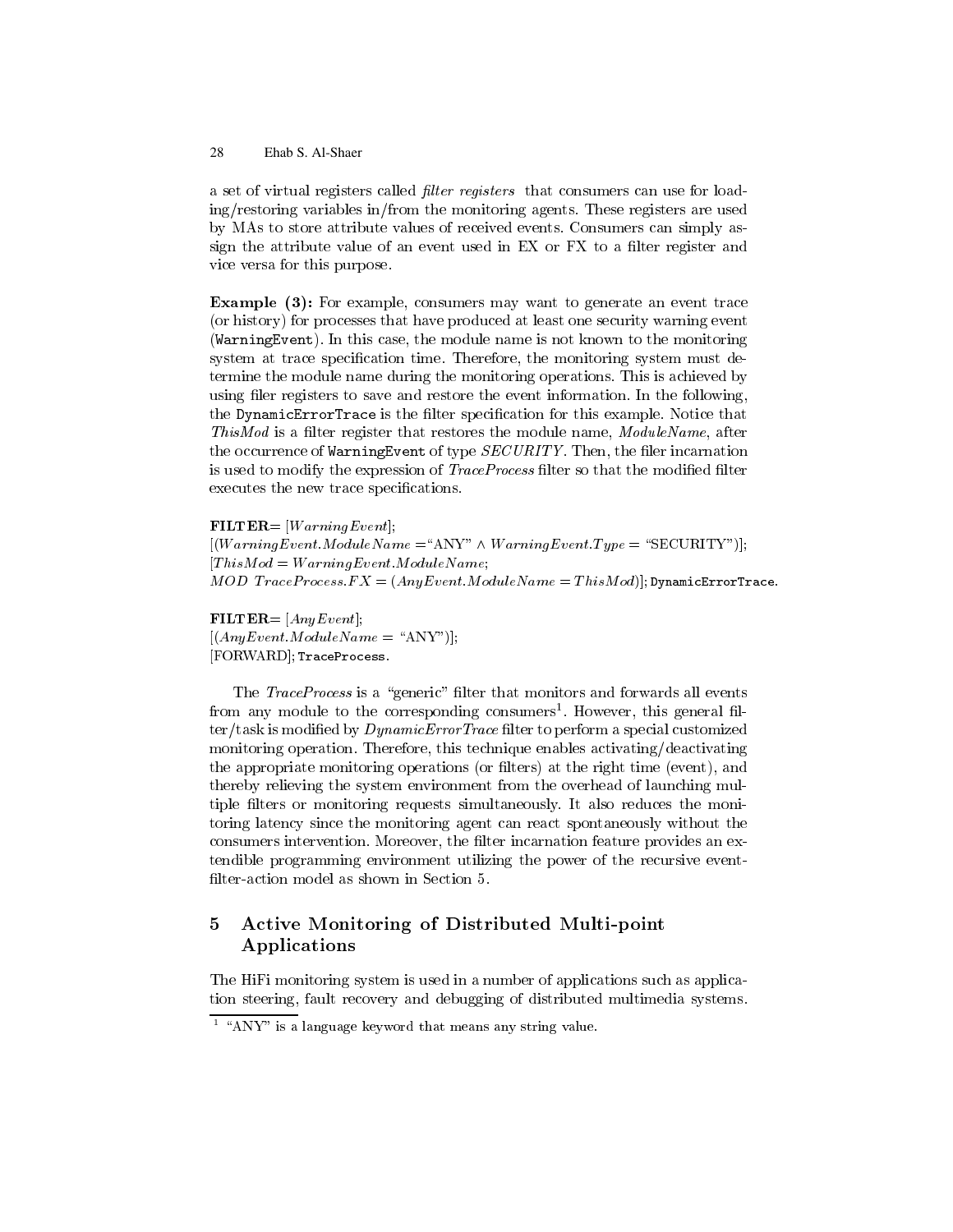In this section, we present an example of using HiFi for monitoring and steering Reliable Multicast Server (RMS) [1]. One of the known problems in reliable multicasting, is the effect of slow members (e.g., machines) in group communication. A machine is described as a slow machine if its receiving rate is \much" less than the other members in the group. In this case, a slow machine could typically slow down the communication of the entire group because the sender transmission rate, in RMS, eventually adapts to the rate of the slowest receiver. Developing a solution for slow members in multicast groups is beyond the focus of this paper. However, the effective use of HiFi active monitoring is presented in the *dynamic discovery* of slow members (machines) during a multicast session and the automatic feedback to the RMS senders which make the proper steering management decision accordingly. The criteria of slow members is de fined based on the user specifications. For example, the user (or manager) may dene a slow member whose performance is below a certain threshold. In our example below, the RMS sender acts as a manager and sends the threshold information. Figure 3 shows the event (HESL) and the filter (HFSL) specifications used to discover slow members in multicast groups. Each RMS receiver is instrumented (using HiFi) to send  $McastRec$  event that contains the machine name, the domain name, the group name, total bytes received (KBrec), and number of NACKs scheduled (NackSch) <sup>2</sup> . Because of NACK suppression mechanism [1], the number of *NackSch* gives more accurate estimation of the *drop* rate than number of Nacks sent. The McastRec event is sent periodically based on time limit or maximum number of bytes received. And the RMS senders send McastSend to indicate two things: the transmission rate (*TransRate*), and the drop rate threshold *(threshold)* for receivers in the group. The *TransRate* is first checked by MonMcastSender filters to determine if the "slow members" monitoring activity should be started. If TransRate is below the STHRESHOLD, then the Slow Memebers filter is modified to use the  $GrpName$  stored in the filter register as described in Section 4. This also activates the Slow Memebers filter that compares the NackSch in McastRec and threshold in McastSend to identify slow members. However, because the threshold value is dynamic and may be determined from the overall performance of the participants, another filter (Update\_Threshold) is used to provide a feedback on the overall drop rate average to senders which consequently re-adjust the threshold value accordingly. Each LMA forwards McastSend and McastRec primitive events to its DMA that evaluates the filter expression upon receiving both events. The second filter, Slow Members, waits to receive one McastSend and McastRec events from all LMAs in the domain. Then, the filter expression is evaluated. The  $ctr$  and LMAs are HiFi reserved key words and used to denote the number of the event occurrences and the number of LMAs in the domain, respectively. The filter expression evaluates to true if all RMS receivers in the domain send McastRec event from the indicated group name  $(GrpName)$  and the NackSch of one receiver or more is higher than the threshold. If the filter expression becomes true, then three actions are performed: (1) the average scheduled Nacks for receivers

 $\sigma$  N acksch  $\sigma$  N umber of N ackssent  $\pm$  N umber of N acks $U$  ancelled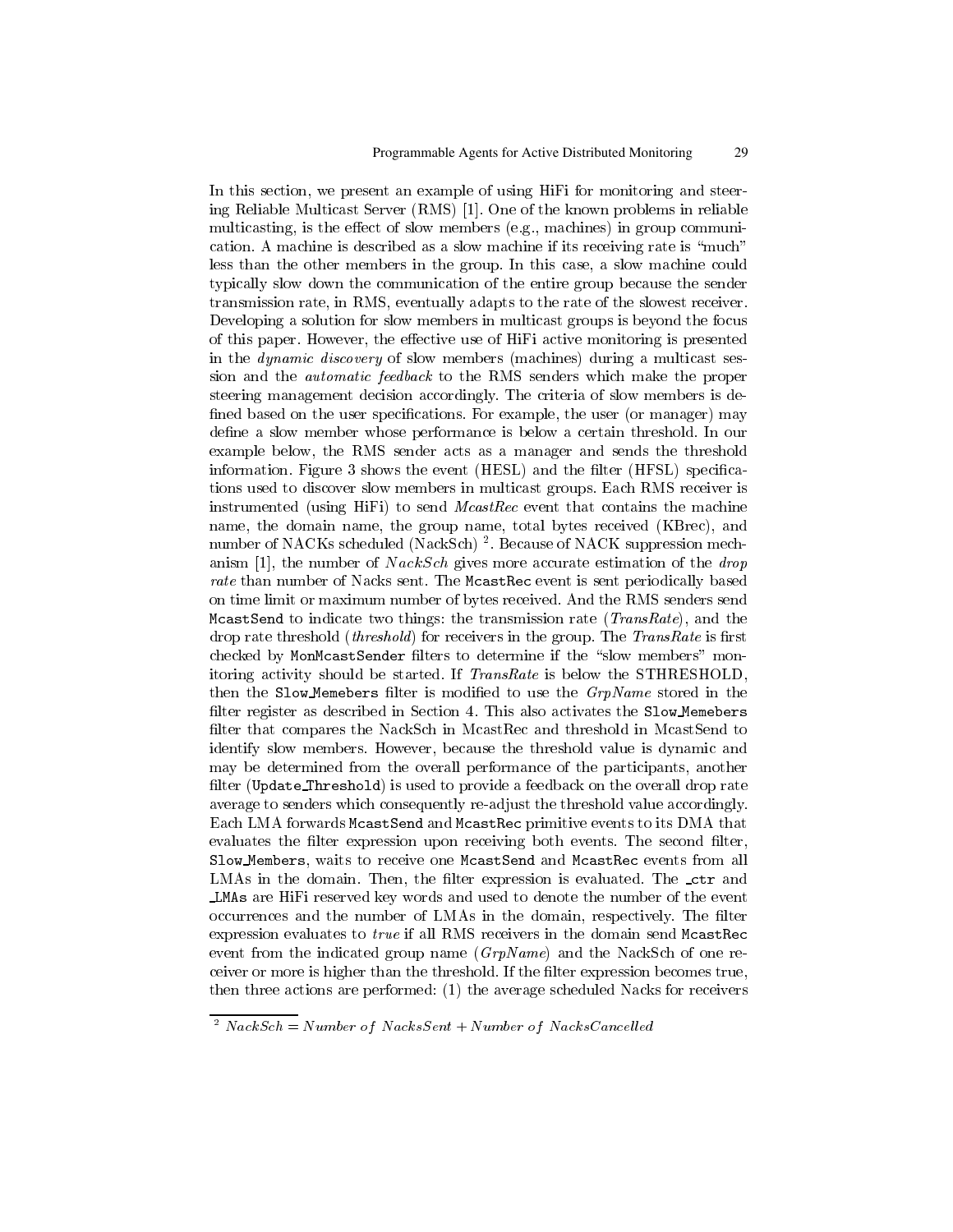$\textbf{EVENT}=\{$  ModuleName=RMS, FuncName=McastSend, Immediate; Machine="ANY",  $\text{Domain}=\text{``ANY''},\quad \text{GrpName}=\text{``ANY''},\quad \text{TransRate}=\text{ANY},\quad \text{threshold}=\quad \text{ANY}\quad \}$ McastSend.  $\textbf{EVENT}=\{$  ModuleName=RMS,FuncName=McastRecv,Immediate; Machine="ANY", Domain="ANY", GrpName="ANY", KBrec= ANY, NackSch=ANY } McastRec. EVENT= {  $Modul$ eName=DMA, FuncName=ANY, Immediate; Machine="ANY", Domain="ANY", KBrec= ANY, NackSch=ANY } DomAVG.

FILTER= [McastSend]; [McastSend.TransRate < STHRESHOLD]; [ThisGrp=GrpName; M0D  $Slow\_Members.FX = (McastRec.GrpName=ThisGrp);$ ADD  $Update\,Threhold]$ ; MonMcastSender.

FILTER=  $[(M castSend \wedge MaxRec)];$  $[(M castRec. cr = LMAs \wedge MaxRec.GrpName = **") \wedge$  $M castRec.NackSch > M castSend.threshold$ ];  $[CalcAvg; DomAVG; FORMARD];$  Slow Memebrs.

 $\textbf{FILTER} = [DomAVG];$  $[DomAVG\_ctr = \_DMAs]$ ;  $[UpdateThrehold; \; MacastSend];$  Update\_Threhold.

Fig. 3. Active Monitoring Example of Reliable Multicasting.

in same domain is calculated (CalcAVG), (2) the DomAVG, which represents an aggregate (summary) event, is sent to the containing DMA to reveal the domain average, (3) the McastRec event that matches the slow member criteria represented in the filter expression (i.e., NackSch  $\lt$  threshold) is forwarded to the manager (RMS sender). The third filter, Update\_Threshold, receives the DomAVG events from the DMAs and then calculate the total NackSch average, update the threshold and send the McastSend with new threshold to the LMAs/DMAs again. This filter can be a DMA task, instead of RMS senders. However, users must provide the action UpdateThreashold to this DMA which then can take care of updating the threshold dynamically while the RMS senders can take care of managing slow members problem. Since senders or receivers could be members in various multicast groups, the group name (GrpName) is used to limit the slow members monitoring activities (filters) on the multicast groups that suffers from this problem. Similarly, another filter can be used to deactivate Slow Memebers filter when the *TransRate* becomes less then STHRESHOLD. In other words, the slow members lter can activated and deactivated dynamically based on the condition of the multicast group.

The slow members and NackSch average information are collected from each receiver via LMAs and then combined and propagated in hierarchical fashion via DMAs to the RMS of the sender. In addition to the dynamic feedback service offered in this example, this mechanism is scalable because it avoids the notifications implosion that may occur when McastRec are forwarded to one RMS sender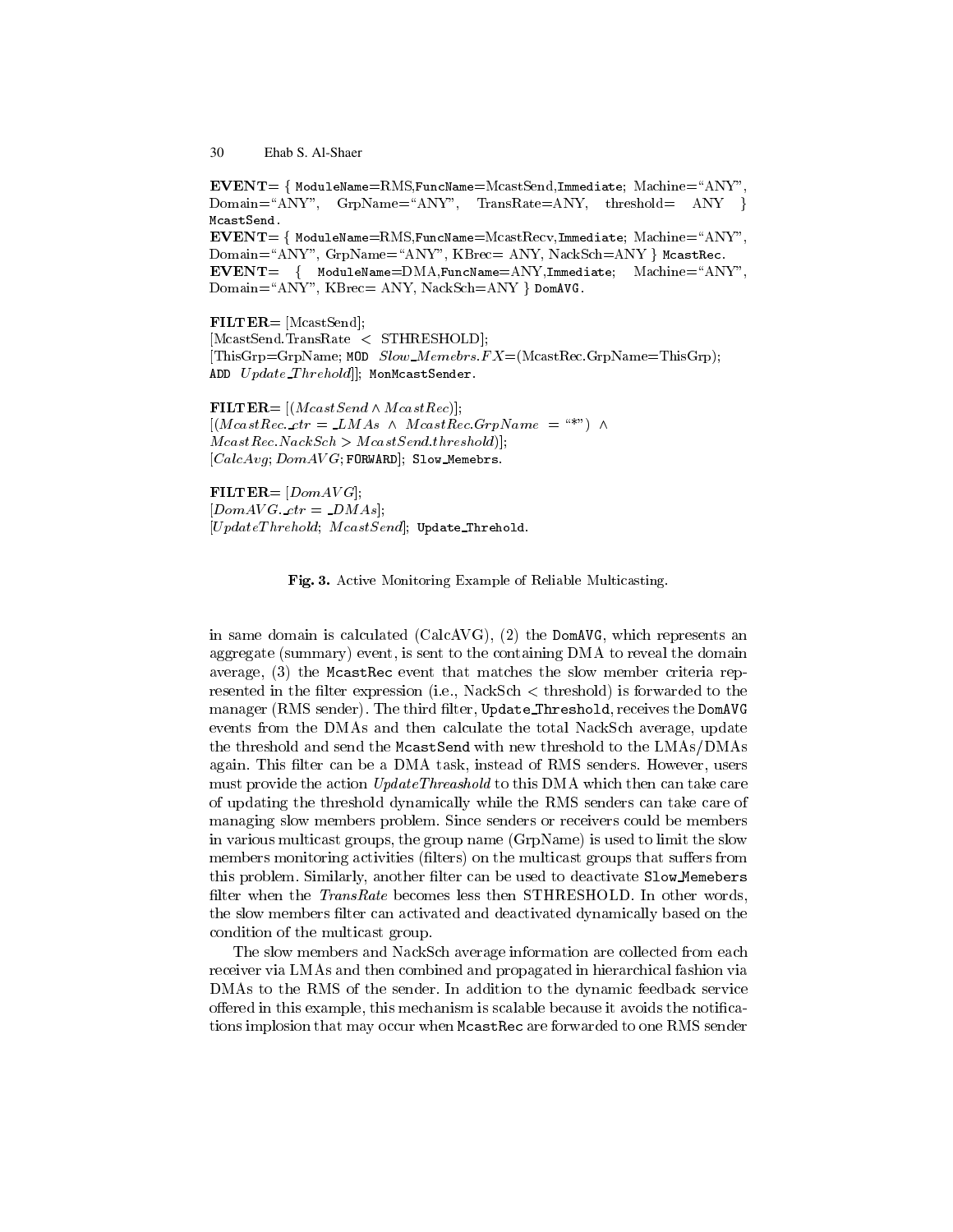

Fig. 4. The PN Filter Representation in HiFi Monitoring Agents.

from group of receivers. Furthermore, distributing the processing load such as calculating the average drop rate contributes to the monitoring performance.

#### 6 **Conclusion and Future Work**

This paper describes a novel architecture for supporting active distributed monitoring. The monitoring system, called HiFi, uses a hierarchical monitoring agents architecture that distributes the monitoring load and limits the event propagation. The monitoring agents are programmable and can be reconfigured manually through users' interactions at run-time or automatically by the agents themselves based on the information of the detected events. Users utilize a simple language interface, called filter, to define their monitoring demands and associated actions. Users can also specify \general" monitoring tasks that can be customized automatically by the monitoring agents to perform specialized monitoring operations. We developed several techniques to support an efficient programmable agents environment for active monitoring. This includes event incarnation to enable event-filter-action programming model, *filter incarnation* and *filter regis*ters to enable automatic modifications and self-directed monitoring operations, and *dynamic subscription* that enables users to add, delete or modify their requests at run-time. We demonstrate an example of using HiFi for monitoring and steering a reliable distributed multicast server (RMS). This active monitoring architecture offers significant advantages in the scalability and performance of the monitoring systems. It also enables consumers to control the monitoring granularity, and thereby minimizing its intrusiveness.

Although HiFi is developed and used in real-life applications, it remains a prototype monitoring system. Many open issues remain to be addressed in the HiFi research plan. These include improving the lter incarnation mechanism